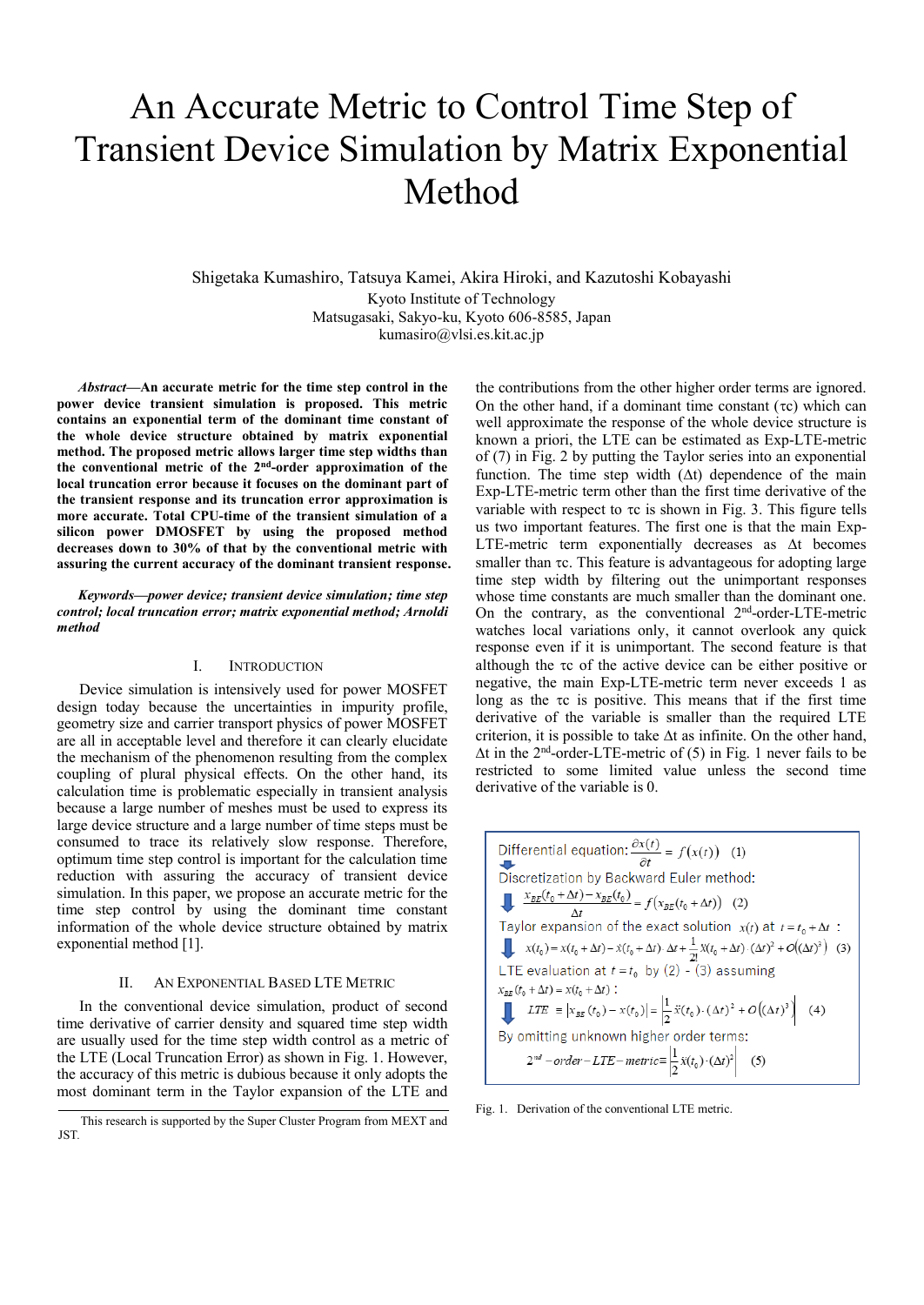

Fig. 2. A proposed exponential based LTE metric.



Fig. 3. Time step width dependence of the Exp-LTE-metric with respect to the dominant time constant.

## III. DOMINANT TIME CONSTANT EXTRACTION

Poisson and continuity equations are linearized and its formal solution [2] is derived as shown in Fig. 4. Since the device equations are nonlinear system, the formal solution is valid only within limited time duration and transient analysis with time discretization such as Backward Euler method is necessary to get long range solution [2]. The largest eigenvalue of  $G^{-1}C$  corresponds to the smallest eigenvalue of  $C^{-1}G$  in Fig. 4 which is also the inverse of the dominant time constant of the whole device structure that should be extracted. Here, Arnoldi algorithm [1] shown in Fig. 5 is used to embed the eigenvalues of  $G^{-1}C$  into Hessenberg matrix from larger side. Then, the largest eigen value of the Hessenberg matrix is calculated. Since the device equations may result in complex conjugate eigen value pairs, the Hessenberg matrix size *m* in Fig. 5 should be at least 2.

Fig. 6 (a) shows a 1-D N+P- diode structure and Fig. 6 (b) shows an example of the variation of the dominant time constant with the progress of the transient analysis after forward step bias is applied to the 1-D diode. The blue and orange dots are in the case of moderate (0.8V) and strong (1.0V) forward biases, respectively. Open orange circles in Fig. 6 (b) are negative time constants which mean the device is in positive feedback state. This is due to conductivity modulation which continues to increase carrier density until SRH recombination becomes significant. In the case of negative

time constant, the time step width is usually restricted by the convergence of Newton iteration rather than LTE.



Fig. 4. Derivation of the formal solution of linearized Poisson and continuity equations.

| Arnoldi algorithm: Embed the eigen values of $GTC$ into<br>Hessenberg matrix H from larger side.                                                                                  |
|-----------------------------------------------------------------------------------------------------------------------------------------------------------------------------------|
| 1. $G = LU$                                                                                                                                                                       |
| 2. $v = G^{-1} (F \cdot x_o - F_c - B \cdot u_o + CG^{-1} B \cdot u_1)$<br>3. $v_1 = \frac{v}{\ v\ }$                                                                             |
|                                                                                                                                                                                   |
|                                                                                                                                                                                   |
| 4.<br>For $j = 1$ To m                                                                                                                                                            |
| $W = U^{-1}(L^{-1}(C \cdot v))$<br>5.                                                                                                                                             |
| 6.<br>For $i = 1$ To $i$                                                                                                                                                          |
| $h_{i,j} = w^T \cdot v_i$<br>7.                                                                                                                                                   |
| 8.<br>$w = w - h_{i,j} \cdot v_i$                                                                                                                                                 |
| 9.<br>Next <i>i</i>                                                                                                                                                               |
| $h_{j+1,j} =   w  $<br>10.                                                                                                                                                        |
| 11.<br>$v_{_{j+1}}=\frac{w}{h_{_{i+1-i}}}$                                                                                                                                        |
|                                                                                                                                                                                   |
| 12.<br>Next j                                                                                                                                                                     |
| 13.                                                                                                                                                                               |
|                                                                                                                                                                                   |
| 3.<br>$H = \begin{pmatrix} h_{1,1} & h_{1,2} & \cdots & h_{1,m} \\ h_{2,1} & h_{2,2} & \cdots & h_{2,m} \\ & \ddots & \ddots & \vdots \\ 0 & & h_{m,m-1} & h_{m,m} \end{pmatrix}$ |
|                                                                                                                                                                                   |
|                                                                                                                                                                                   |

Fig. 5. Flow chart of Arnoldi algorithm.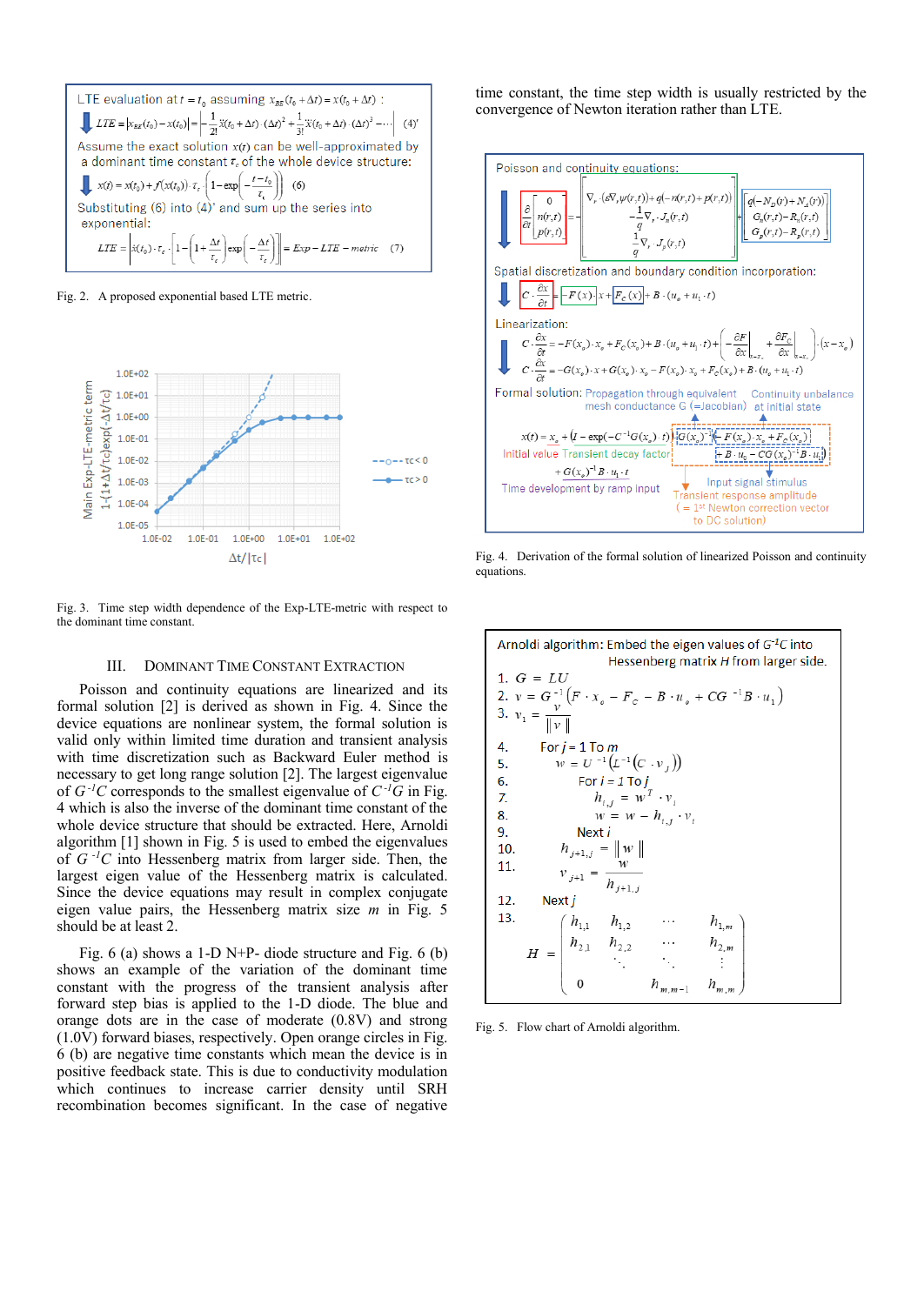

Fig. 6. (a) 1-D diode structure with forward step bias. (b) Time variation of dominant time constant.

### IV. PERFORMANCE VERIFICATION BY TRANSIENT SIMULATION OF 2-D POWER DMOSFET

A 2-D power DMOSFET [3] with step-Vg application shown in Fig. 7 (a) is used for the performance verification of the proposed method. As shown in Fig. 7 (b), the dominant time constant (blue dots) stays around 1E-10 sec which is almost equal to the electron traveling time from source to drain after the channel is formed (1E-11 sec). The open blue circles in Fig. 7 (b) are negative time constants which appear at the onset of electron diffusion from the source while the current limiting feedback from the channel has not been established yet. Time step width distribution for Exp-LTE=1% (orange triangles) is also shown in the same figure. There are dense time steps between the channel formation and transient decay. Analysis time step progress with respect to the number of time steps is shown in Fig. 8 for LTE criteria of 1–50%. Exp-LTEmetric (broken lines) shows more rapid time progress than 2<sup>nd</sup>order-LTE-metric (solid lines). This comes from the following two reasons. First, since 2<sup>nd</sup>-order-LTE-metric ignores higher order Taylor expansion terms, cancellation effect between Taylor expansion terms is not included and therefore it overestimates the actual LTE. Second, since Exp-LTE-metric focuses on the dominant time constant, shorter time responses which are less important for the actual device operation are not highly considered.

Fig. 9 compares the drain current between the solution with Exp-LTE=1% (orange dots) and the exact solution obtained by setting  $2<sup>nd</sup>$ -order-LTE to 0.1% (blue line). Although the unrealistic step-Vg application assumed here brings into ultrafast time response related to the displacement current coupling between the terminals, such a response is less meaningful from a view point of dubious physical correctness and negligible impact on the amount of total charge conservation. Exp-LTEmetric just ignores such an ultra-fast time response and this is the reason why drain current error (open green triangles)

becomes large in this duration. After the analysis time reaches about 1/5 of the dominant time constant, the error becomes a few %.

CPU-times between 2nd -order-LTE-metric and Exp-LTEmetric are compared for 2–50% LTE criteria in Fig. 10. Although the CPU-time per time step of Exp-LTE-metric (orange broken lines) is about 40% longer than that of  $2<sup>nd</sup>$ order-LTE-metric (blue broken lines), the total CPU-time of Exp-LTE-metric (orange solid line) is as small as about 30% of 2 nd -order-LTE-metric (blue solid line).



Fig. 7. (a) 2-D power DMOSFET structure. (b) Time variation of the dominant time constant and time step width.



Fig. 8. Analysis time progress with respect to the number of time steps.